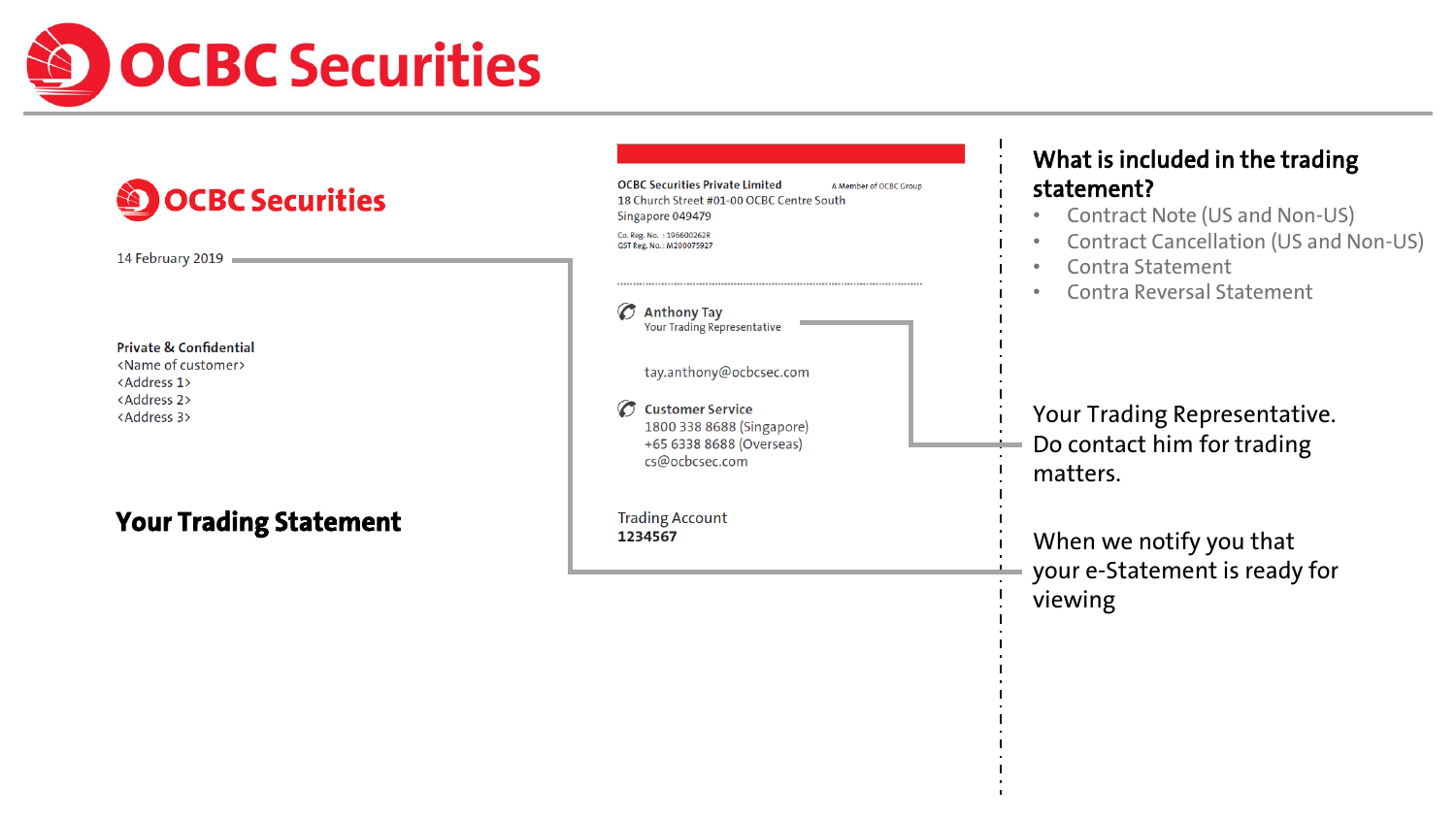

| Trades Placed (as at 13 February 2019) |             |                        |             |                            |            | <b>Tax Invoice</b> | Date where you placed your |
|----------------------------------------|-------------|------------------------|-------------|----------------------------|------------|--------------------|----------------------------|
| <b>Singapore Market</b>                |             |                        |             |                            |            |                    | trades                     |
| <b>Bank Vontobel Ag</b>                | <b>BUY</b>  | <b>Contract Number</b> | 87335XXX003 | <b>Gross Proceeds</b>      | SGD        | 1,310,642.26       |                            |
| Call 28888 SGD Hang                    |             | Price                  | SGD 0.10231 | <b>Brokerage</b>           | <b>SGD</b> | 98.30              |                            |
| Send Index 28Mar19                     |             | Quantity               | 12,810,500  | <b>SGX Clearing Fee</b>    | SGD        | 52.42              |                            |
| (X0QW)                                 |             | <b>Trade Date</b>      | 13 Feb 2019 | <b>SGX Trading Fee</b>     | SGD        | 31.11              |                            |
|                                        |             | <b>Settlement Date</b> | 15 Feb 2019 | <b>Amount</b>              | SGD        | 1,310,806.09       |                            |
|                                        |             | <b>Settlement Mode</b> | <b>GIRO</b> | <b>Settlement currency</b> |            | <b>SGD</b>         |                            |
|                                        |             |                        |             | <b>Exchange rate</b>       |            |                    |                            |
|                                        |             |                        |             | <b>Settlement Amount</b>   | <b>SGD</b> | 1,310,806.09       |                            |
|                                        |             |                        |             |                            |            |                    |                            |
|                                        | <b>SELL</b> | <b>Contract Number</b> | 87334XXX003 | <b>Gross Proceeds</b>      | SGD        | 1,267,980.79       |                            |
|                                        |             | Price                  | SGD 0.10217 | <b>Brokerage</b>           | SGD        | (95.10)            |                            |
|                                        |             | Quantity               | 12,410,500  | <b>SGX Clearing Fee</b>    | <b>SGD</b> | (50.71)            |                            |
|                                        |             | <b>Trade Date</b>      | 13 Feb 2019 | <b>SGX Trading Fee</b>     | SGD        | (12.68)            |                            |
|                                        |             | <b>Settlement Date</b> | 15 Feb 2019 | <b>Amount</b>              | SGD        | 1,267,822.30       |                            |
|                                        |             | <b>Settlement Mode</b> | <b>GIRO</b> | <b>Settlement currency</b> |            | SGD                |                            |
|                                        |             |                        |             | <b>Exchange rate</b>       |            |                    |                            |
|                                        |             |                        |             | <b>Settlement Amount</b>   | <b>SGD</b> | 1,267,822.30       |                            |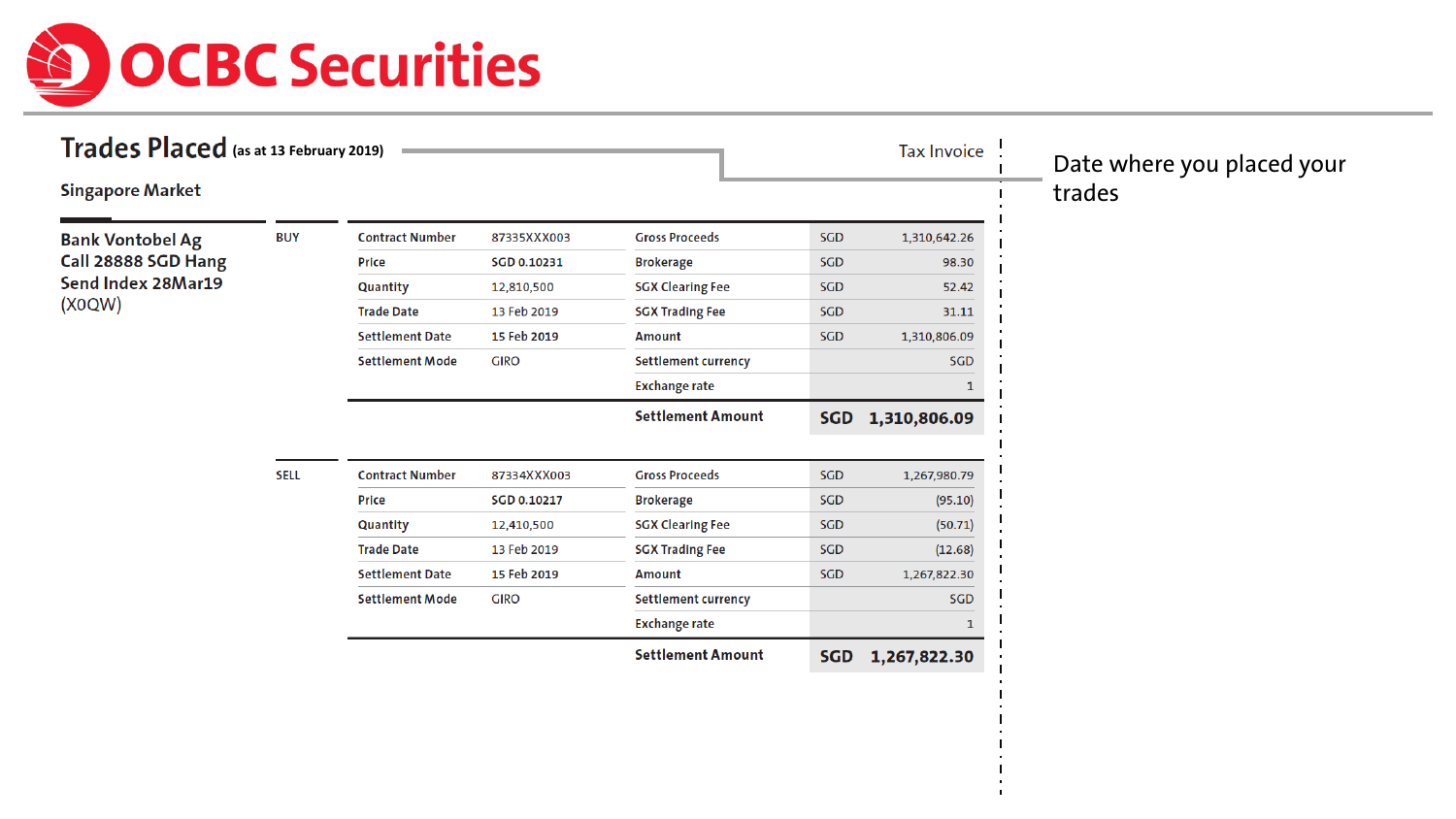

| Unisem (M) Bhd                                                              | <b>BUY</b><br>Amended | <b>Contract Number</b>                                                                                       | 8732WWW001                  |                           | <b>Gross Proceeds</b>       | <b>MYR</b>   | 327,000.00           |                                                                |  |
|-----------------------------------------------------------------------------|-----------------------|--------------------------------------------------------------------------------------------------------------|-----------------------------|---------------------------|-----------------------------|--------------|----------------------|----------------------------------------------------------------|--|
| (UNSM)                                                                      | Contract              | <b>Price</b>                                                                                                 | MYR 3.27000                 | <b>Brokerage</b>          |                             | <b>MYR</b>   | 1,144.50             |                                                                |  |
|                                                                             |                       | Quantity                                                                                                     | 100,000                     |                           | GST 7% (SGD 1.64)           | <b>MYR</b>   | 80.12                |                                                                |  |
|                                                                             |                       | <b>Trade Date</b>                                                                                            | 12 Feb 2019                 |                           | <b>Foreign Fees Payable</b> | <b>MYR</b>   | 313.80               |                                                                |  |
|                                                                             |                       | <b>Settlement Date</b>                                                                                       | 14 Feb 2019                 | Amount                    |                             | <b>MYR</b>   | 328,538.42           |                                                                |  |
|                                                                             |                       |                                                                                                              |                             |                           | <b>Settlement currency</b>  |              | <b>MYR</b>           |                                                                |  |
|                                                                             |                       |                                                                                                              |                             |                           | <b>Exchange rate</b>        |              |                      |                                                                |  |
|                                                                             |                       |                                                                                                              |                             |                           |                             |              |                      |                                                                |  |
|                                                                             |                       | Contract was amended from Contract No 8732GGG001.<br>Please refer to your trades placed on 12 February 2019. |                             |                           | <b>Settlement Amount</b>    | <b>MYR</b>   | 328,538.42           | Refer here for details of your<br>previous trade before it was |  |
|                                                                             |                       |                                                                                                              |                             |                           |                             |              |                      | amended                                                        |  |
|                                                                             |                       |                                                                                                              |                             |                           |                             |              |                      |                                                                |  |
|                                                                             |                       |                                                                                                              |                             |                           |                             |              |                      |                                                                |  |
| <b>Name</b>                                                                 |                       |                                                                                                              | <b>Trade</b><br><b>Date</b> | Contract<br><b>Number</b> | Quantity                    | <b>Price</b> | Settlement<br>Amount |                                                                |  |
| <b>Cancelled Trades</b> (as at 13 February 2019)<br><b>Singapore Market</b> |                       |                                                                                                              |                             |                           |                             |              |                      | Date where you cancelled<br>your trades                        |  |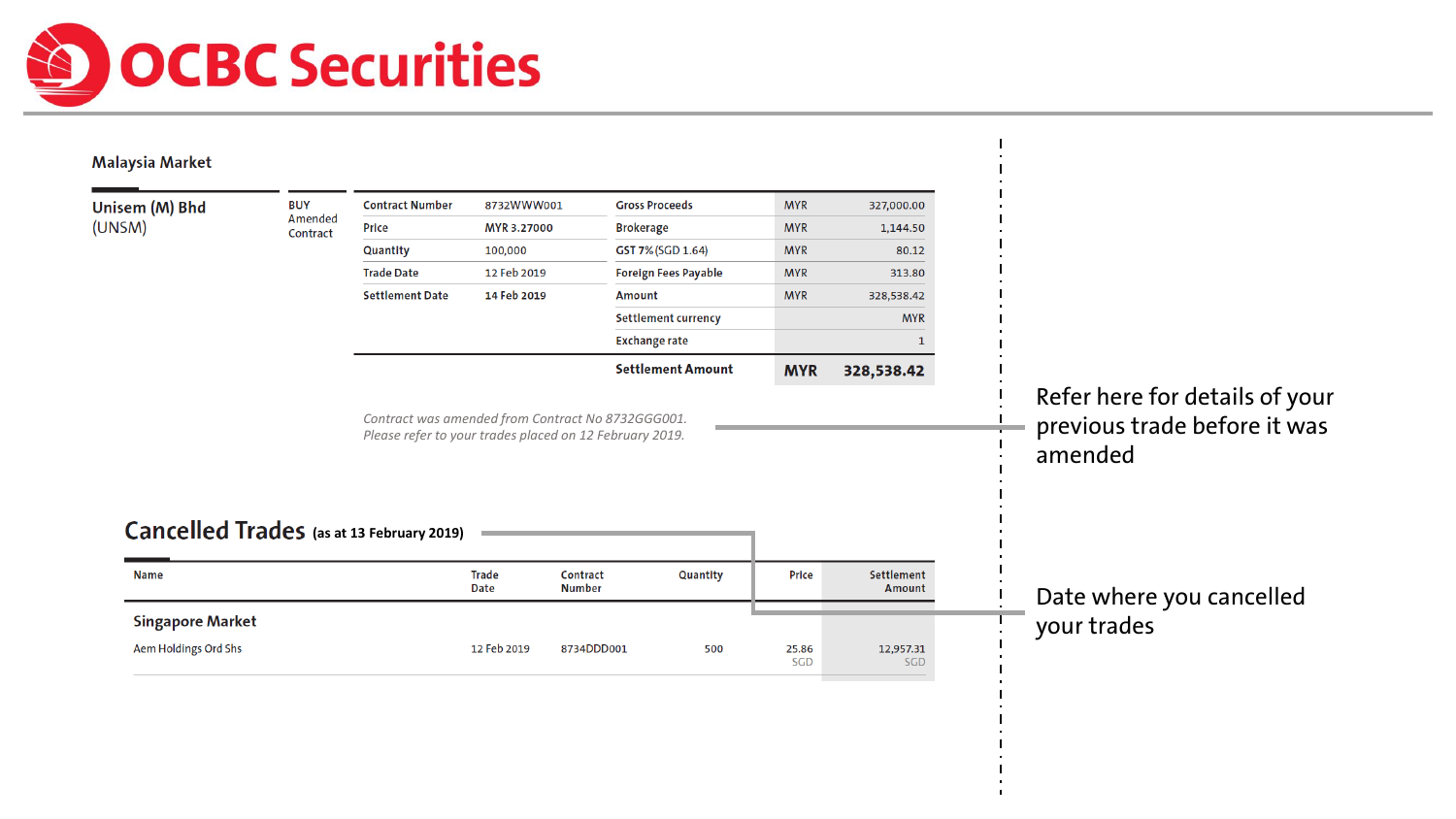

| Contra Trades (as at 12 February 2019)          |                             |                         |                           |               |                       |                         |                             |                    | Date where you did a contra                     |
|-------------------------------------------------|-----------------------------|-------------------------|---------------------------|---------------|-----------------------|-------------------------|-----------------------------|--------------------|-------------------------------------------------|
| <b>Name</b>                                     | <b>Trade</b><br><b>Date</b> | Contra<br><b>Number</b> | Contract<br><b>Number</b> | <b>Action</b> | Quantity              | Price                   | Settlement<br><b>Amount</b> | Gain<br>/(Loss)    | position                                        |
| <b>Singapore Market</b>                         |                             |                         |                           |               |                       |                         |                             |                    |                                                 |
| Aem Holdings Ord Shs                            | 12 Feb 2019                 |                         | 87304XXX001               | <b>BUY</b>    | 12,000                | 1.05<br>SGD             | 1,052.16<br>SGD             |                    |                                                 |
|                                                 | 13 Feb 2019                 | 730ZZZ1                 | 87306XXX005               | <b>SELL</b>   | 1,000                 | 1.045<br>SGD            | 1,019.11<br>SGD             | (33.05)<br>SGD     |                                                 |
| Reversed Contra Trades (as at 12 February 2019) |                             |                         |                           |               |                       |                         |                             |                    | Date where you reversed<br>your contra position |
| <b>Name</b>                                     |                             |                         |                           |               | Contra<br><b>Date</b> | Contra<br><b>Number</b> |                             | Gain<br>$/$ (Loss) |                                                 |
| <b>Singapore Market</b>                         |                             |                         |                           |               |                       |                         |                             |                    |                                                 |
| Aem Holdings Ord Shs                            |                             |                         |                           |               | 12 Feb 2019           | 8734DDD001              |                             | 12,957.31<br>SGD   |                                                 |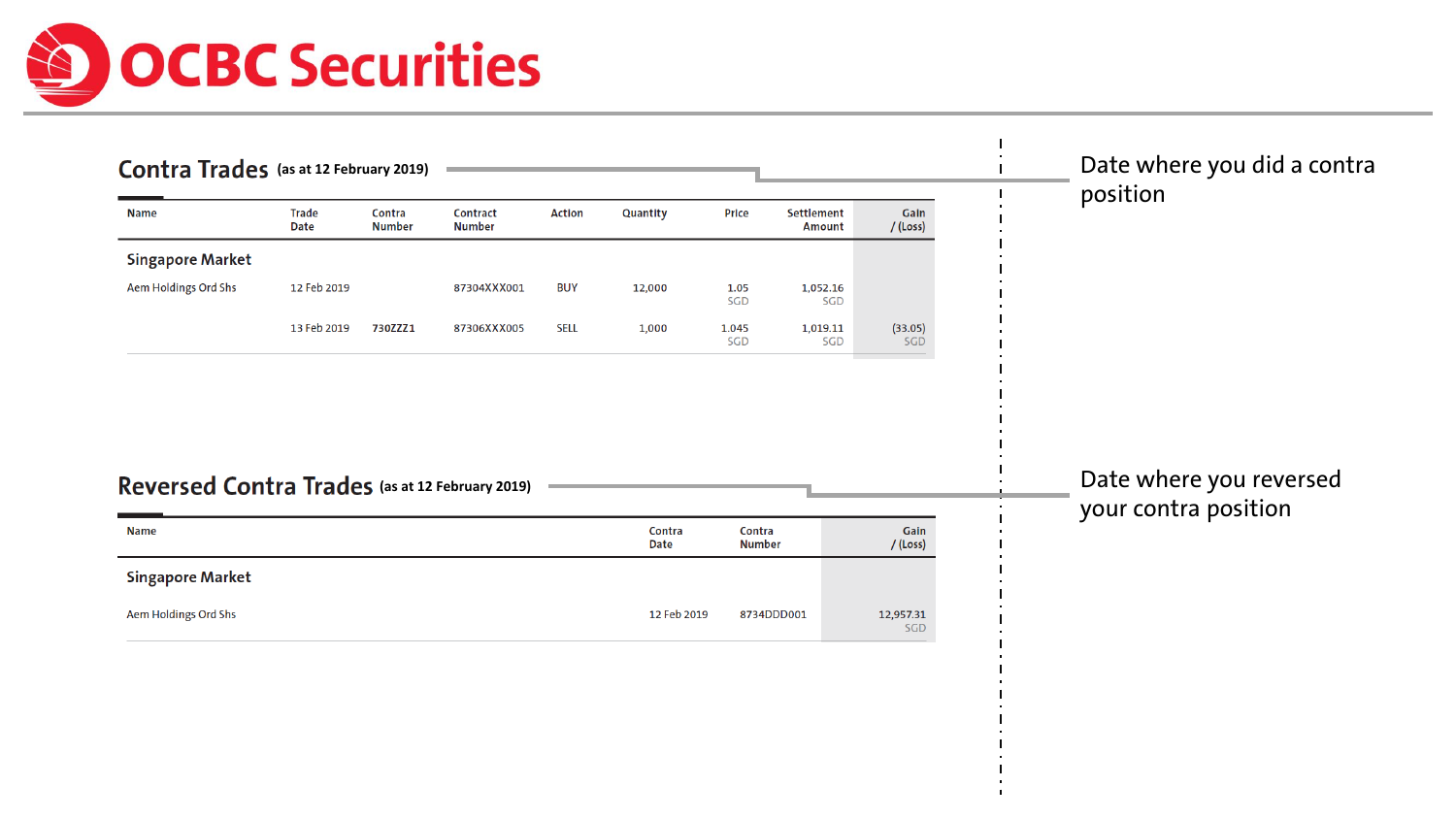

| <b>OCBC Securities</b><br>1 March 2019                                                                                                                      | <b>OCBC Securities Private Limited</b><br>A Member of OCBC Group<br>18 Church Street #01-00 OCBC Centre South<br>Singapore 049479<br>Co. Reg. No. : 196600262R<br>GST Reg. No.: M200075927                                      | What is included in the monthly<br>statement?<br><b>Monthly Trust Account Statement</b><br><b>Monthly Account Transaction</b><br>$\bullet$<br>Statement                                                                                                                                                        |
|-------------------------------------------------------------------------------------------------------------------------------------------------------------|---------------------------------------------------------------------------------------------------------------------------------------------------------------------------------------------------------------------------------|----------------------------------------------------------------------------------------------------------------------------------------------------------------------------------------------------------------------------------------------------------------------------------------------------------------|
| <b>Private &amp; Confidential</b><br><name customer="" of=""><br/><address 1=""><br/><address 2=""><br/><address 3=""></address></address></address></name> | $\sigma$<br><b>Anthony Tay</b><br><b>Your Trading Representative</b><br>tay.anthony@ocbcsec.com<br><b>Customer Service</b><br>1800 338 8688 (Singapore)<br>+65 6338 8688 (Overseas)<br>cs@ocbcsec.com<br><b>Trading Account</b> | <b>Monthly Custody Statement</b><br>$\bullet$<br><b>Monthly Sub Account Statement</b><br>$\bullet$<br>Daily Shares Deposit / Withdrawal<br>$\bullet$<br><b>Monthly Dividend Statement</b><br>Corporate Action Advice - Additional<br>Information<br>Your Trading Representative.<br>Do contact him for trading |
| <b>Your Monthly Statement</b><br>as at 28 February 2019                                                                                                     | 1234567                                                                                                                                                                                                                         | matters.<br>When we notify you that<br>your e-Statement is ready for<br>viewing<br>Your monthly statement will<br>be as at the last date of the<br>month                                                                                                                                                       |

 $\blacksquare$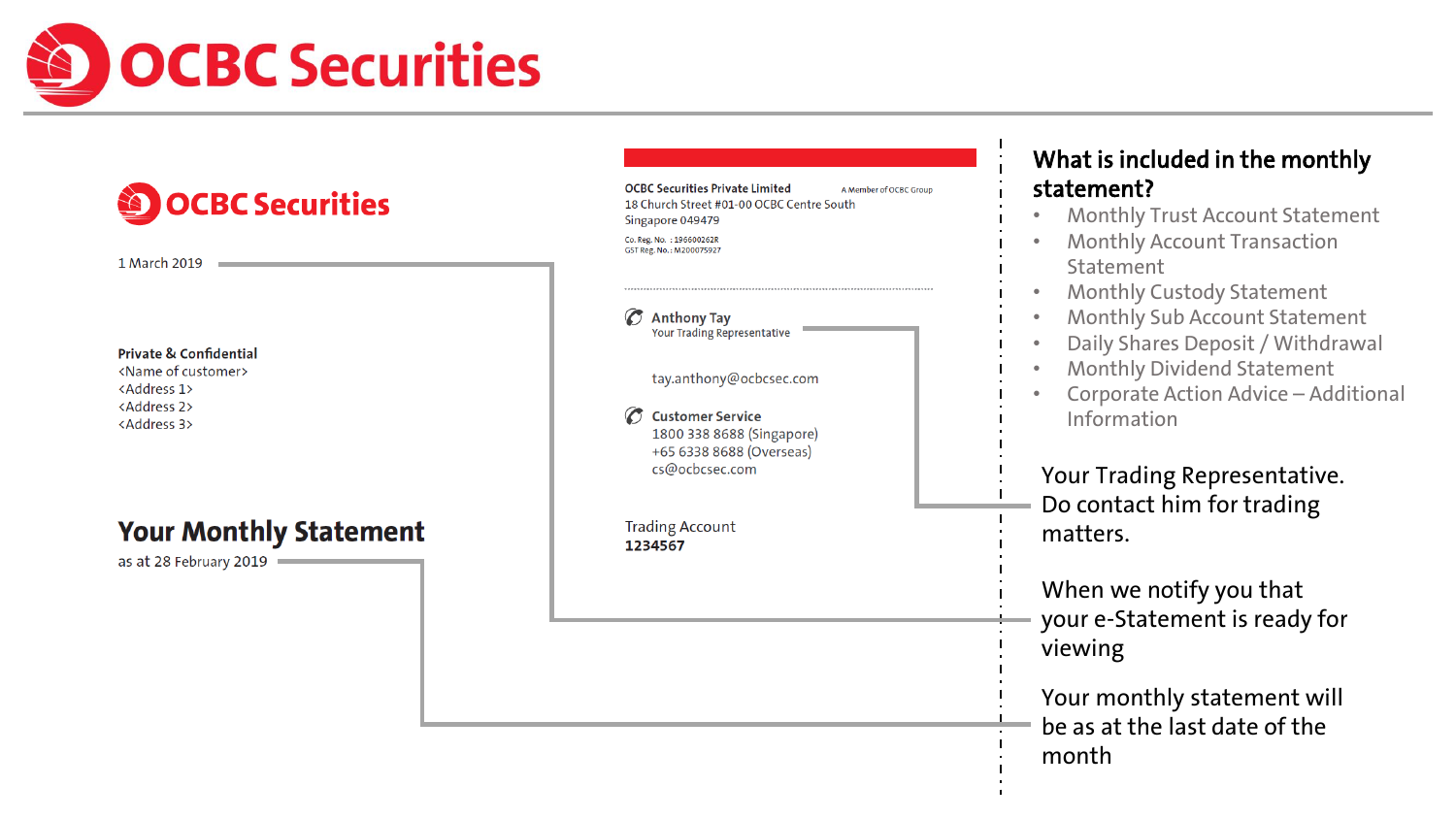

#### **Overview**

| Custody<br><b>Balance</b> | <b>Name</b>                           | <b>Balance</b><br>(1 Feb 2019) | Movements | <b>Balance</b><br>(28 Feb 2019) | <b>Last Done Price</b><br>(28 Feb 2019)                             | <b>Market Value</b><br>(28 Feb 2019) |
|---------------------------|---------------------------------------|--------------------------------|-----------|---------------------------------|---------------------------------------------------------------------|--------------------------------------|
|                           | <b>Hong Kong Market</b>               |                                |           |                                 |                                                                     |                                      |
|                           | China Aoyuan<br>(3883)                | 270,000                        | 4,000     | 274,000                         | 10.08<br><b>HKD</b>                                                 | 2,761,920.00<br><b>HKD</b>           |
|                           | <b>NCI</b><br>(1336)                  | 125,000                        |           | 125,000                         | 39.85<br><b>HKD</b>                                                 | 4,981,250.00<br><b>HKD</b>           |
|                           | <b>Tencent Holdings Ord</b><br>(H123) | 0                              | 1,000     | 1,000                           | 375.00<br><b>HKD</b>                                                | 375,000.00<br><b>HKD</b>             |
|                           | <b>Value Partners Ord</b><br>(0806)   | 30,000                         |           | 30,000                          | 5.86<br><b>HKD</b>                                                  | 175,800.00<br><b>HKD</b>             |
|                           |                                       |                                |           |                                 | <b>Total</b>                                                        | 8,293,970.00<br><b>HKD</b>           |
|                           |                                       |                                |           |                                 | <b>SGD Equivalent</b><br>(Indicative FX Rate <sup>1</sup> : 0.1710) | 1,418,268.87<br>SGD                  |
|                           |                                       |                                |           |                                 |                                                                     |                                      |

## **Overview**

#### Comprise of 3 different sections:

- Custody Balance
- Trust Account Balance
- Outstanding Settlements

If you have any shares movement within the month, it will be reflected here.

E.g. Share deposits or withdrawal.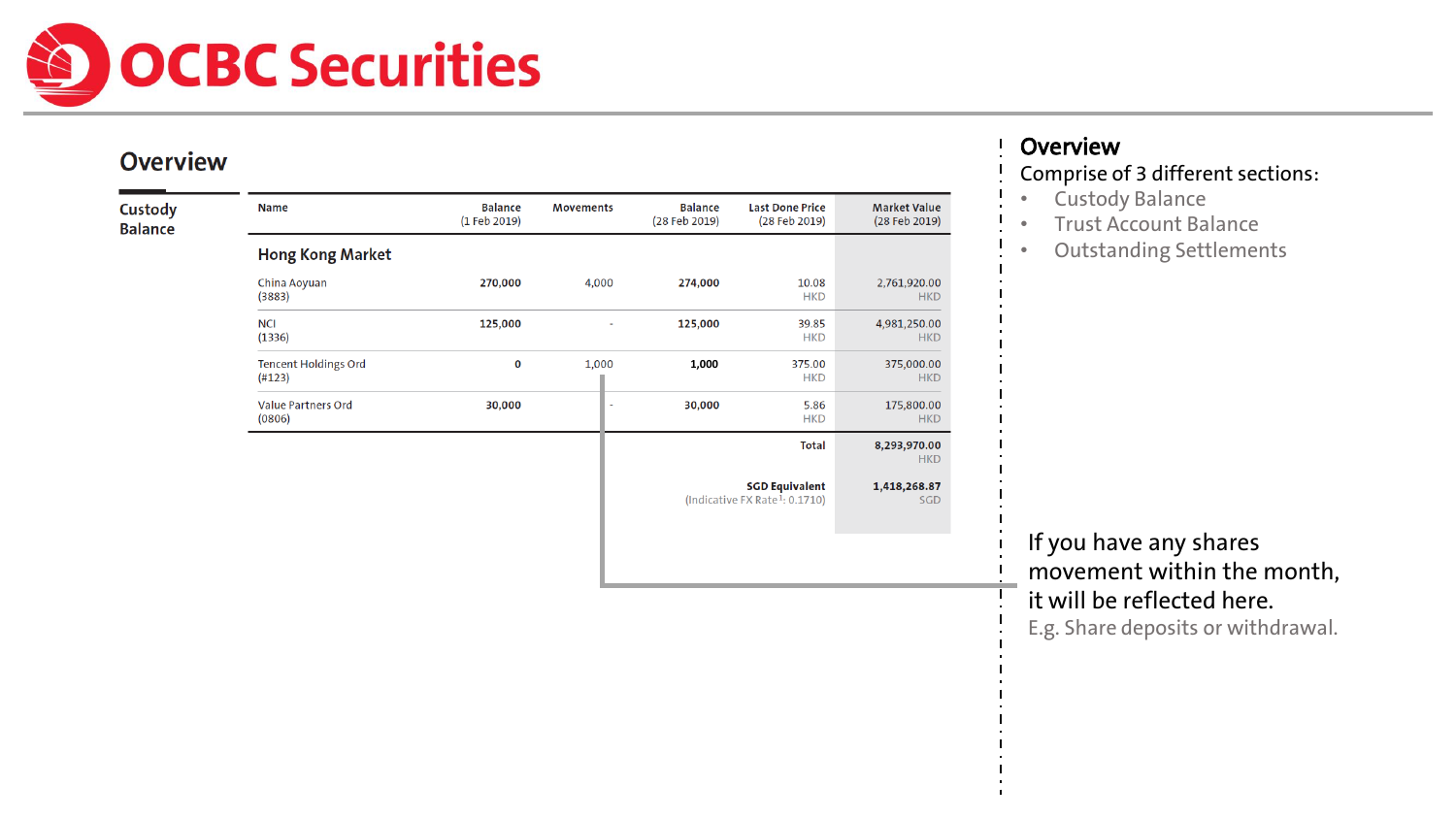# OCBC Securities

| <b>Trust Account</b><br><b>Balance</b> | <b>Currency</b> | <b>Balance</b><br>(1 Feb 2019) | <b>Movements</b>            | <b>Balance</b><br>(28 Feb 2019)                      | <b>Indicative</b><br>FX Rate <sup>1</sup> | SGD<br><b>Equivalent</b> |
|----------------------------------------|-----------------|--------------------------------|-----------------------------|------------------------------------------------------|-------------------------------------------|--------------------------|
|                                        | <b>AUD</b>      | 105,424.00<br><b>AUD</b>       |                             | 105,424.00<br>$\overline{\phantom{a}}$<br><b>AUD</b> | 0.9584                                    | 101,038.36<br>SGD        |
|                                        | <b>HKD</b>      | 500,000.00<br><b>HKD</b>       | (155, 714.91)<br><b>HKD</b> | 344,285.09<br><b>HKD</b>                             | 0.1710                                    | 58,872.75<br><b>SGD</b>  |
|                                        | <b>GBP</b>      | 74.98<br><b>GBP</b>            | 7,423.02<br><b>GBP</b>      | 7,498.00<br><b>GBP</b>                               | 1.7892                                    | 13,415.42<br>SGD         |
|                                        | <b>USD</b>      | 12,878.27<br><b>USD</b>        | $\blacksquare$              | 12,878.27<br><b>USD</b>                              | 1.3457                                    | 17,330.29<br>SGD         |
|                                        |                 |                                |                             |                                                      | <b>Total</b>                              | 190,656.82<br>SGD        |

| <b>Date</b> | Reference<br><b>Number</b> | <b>Action</b> | <b>Description</b>                             |              | Amount          |
|-------------|----------------------------|---------------|------------------------------------------------|--------------|-----------------|
| <b>SGD</b>  |                            |               |                                                |              |                 |
| 22 Feb 2019 | 92028371111                | Buy           | Oxley Holdings Ord<br>10,000 @ SGD 0.31        |              | 1,000.00<br>SGD |
| 24 Feb 2019 | 12837/102/1                | Charge        | Foreign Custody Fees (Jan 2018) for 5 counters |              | 10.00<br>SGD    |
|             |                            |               |                                                | <b>Total</b> | 1,010.00<br>SGD |
|             |                            |               |                                                |              |                 |

If you have any cash movements in the trust account within the month, it will be reflected here. E.g. deposit funds in GBP.

Any items which require settlement as at the last date of the month, will be reflected here. E.g. contracts that are due for

- payment, foreign custody fees
- charged, etc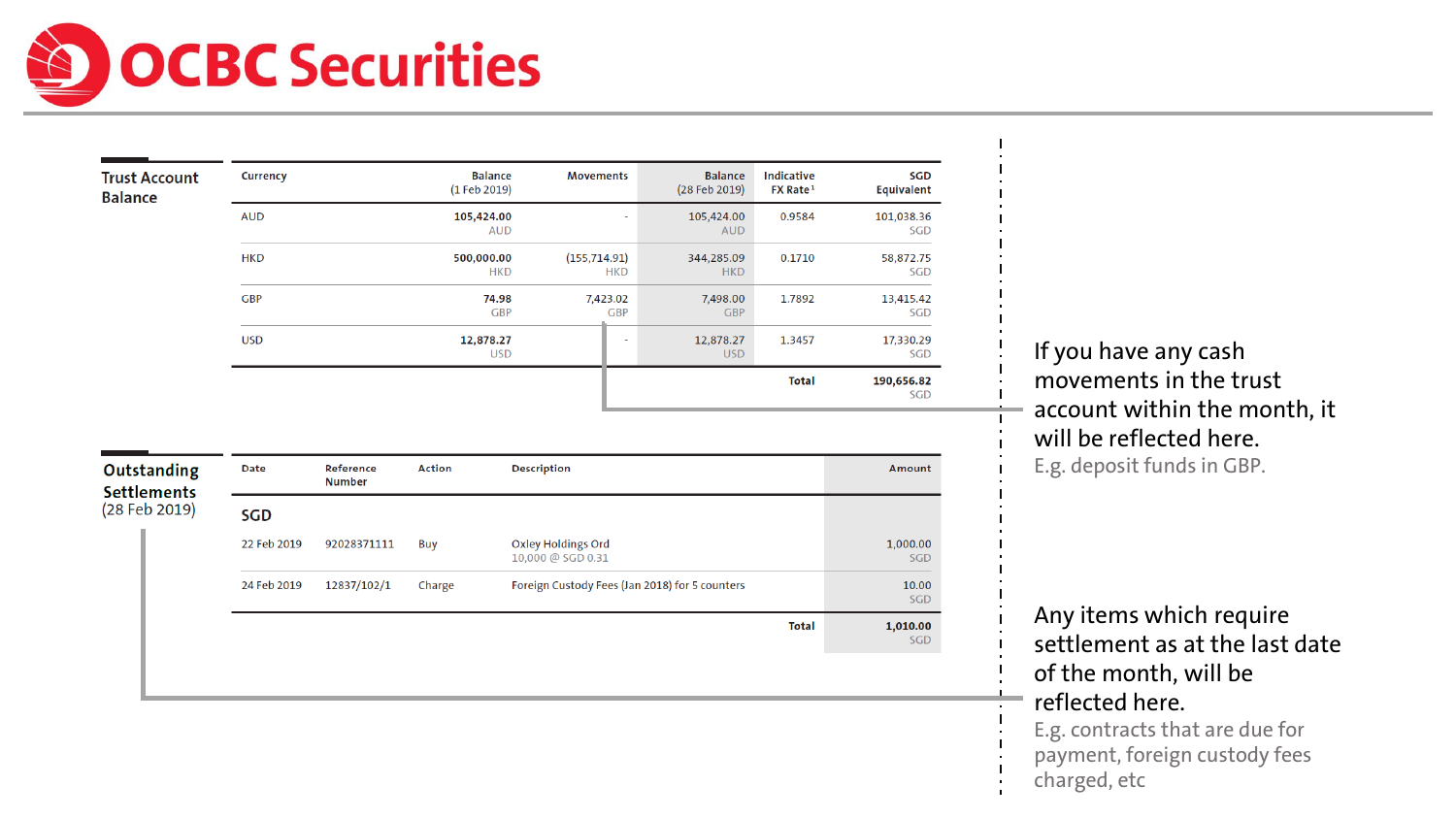

#### **Activities**

| <b>Trades</b><br><b>Placed</b> | <b>Name</b>                        | <b>Trade</b><br>Date    | Reference<br><b>Number</b> | <b>Action</b>           | <b>Description</b>                                                     |          | <b>Settlement</b><br>Amount        |
|--------------------------------|------------------------------------|-------------------------|----------------------------|-------------------------|------------------------------------------------------------------------|----------|------------------------------------|
|                                | <b>Singapore Market</b>            |                         |                            |                         |                                                                        |          |                                    |
|                                | <b>DBS Holdings Ord</b><br>(D05)   | 22 Feb 2019             | 9029837461                 | Sell                    | 500 @ SGD 25                                                           |          | (12, 325.19)<br><b>SGD</b>         |
|                                | <b>Oxley Holdings Ord</b><br>(5UX) | 14 Feb 2019             | 87068877001                | Buy                     | 20,000 @ SGD 0.32                                                      |          | 6,418.79<br><b>SGD</b>             |
|                                |                                    | 22 Feb 2019             | 92028371111                | Buy                     | 10,000 @ SGD 0.31                                                      |          | 3,019.29<br>SGD                    |
|                                | <b>Venture Ord</b><br>(VO3)        | 12 Feb 2019             | 87054437001                | Buy                     | 500 @ SGD 14.94<br>Contra Ref. No: 7063321/0/1                         |          | 6,440.33<br><b>SGD</b>             |
|                                |                                    | 12 Feb 2019             | 87062672001                | Sell                    | 500 @ SGD 14.90<br>Contra Ref. No: 7063321/0/1                         |          | (6,418.79)<br>SGD                  |
|                                |                                    |                         |                            |                         |                                                                        |          |                                    |
|                                |                                    |                         |                            |                         |                                                                        |          |                                    |
|                                |                                    |                         |                            |                         |                                                                        |          |                                    |
|                                | <b>Name</b>                        | <b>Received</b><br>Date | Reference<br><b>Number</b> | <b>Description</b>      |                                                                        | Quantity | <b>Settlement</b><br><b>Amount</b> |
|                                | <b>Hong Kong Market</b>            |                         |                            |                         |                                                                        |          |                                    |
|                                | UT - China Aoyuan Ord (#495)       | 12 Feb 2019             | <b>DDDEEE</b>              | Record Date: 6 Feb 2019 | Rights Issue: 270,000 @ ratio 1:85                                     | 3,176    |                                    |
| Corporate<br><b>Actions</b>    | China Aoyuan Ord (3883)            | 22 Feb 2019             | <b>EEEFFF</b>              | Record Date: 6 Feb 2019 | Rights Exercise: 3,176 @ ratio 1:1<br>Excess rights: 824 fully alotted | 4,000    |                                    |

#### **Activities**

### Comprise of 2 different sections:

- Trade Placed
- Corporate Actions

If your trade is a contra position, you can refer to the Contra Ref No.

You will be able to see the event of the corporate actions here.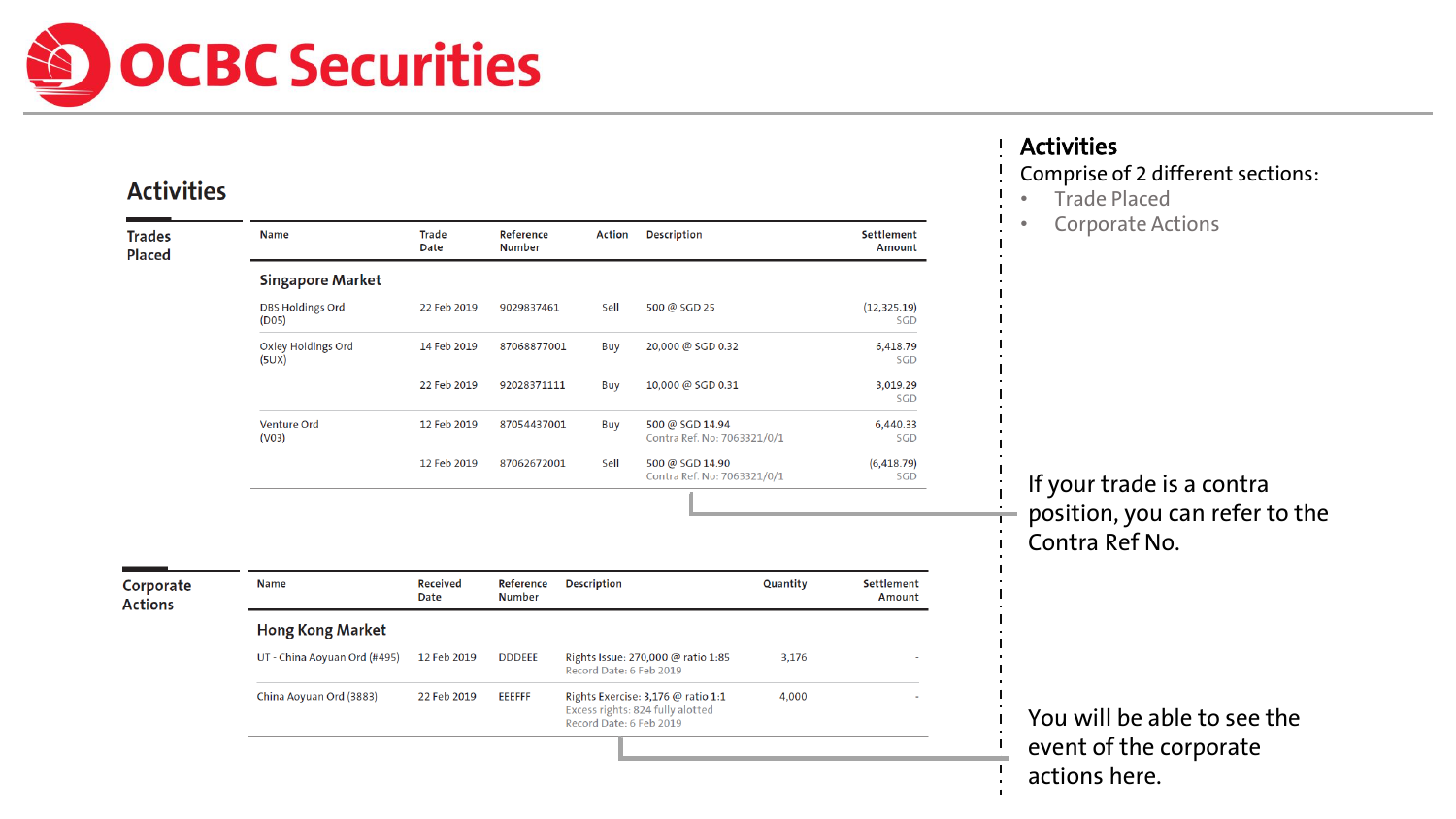

#### **Movements**

| Custody<br><b>Movements</b>              | <b>Name</b>                           |                            | <b>Date</b>   | Reference<br><b>Number</b>                 | <b>Description</b>                          |              | Quantity               |
|------------------------------------------|---------------------------------------|----------------------------|---------------|--------------------------------------------|---------------------------------------------|--------------|------------------------|
|                                          | <b>Hong Kong Market</b>               |                            |               |                                            |                                             |              |                        |
|                                          | China Aoyuan Ord<br>(3883)            |                            | 22 Feb 2019   | <b>EEEFFF</b>                              | <b>Rights Exercise</b><br>3,176 @ ratio 1:1 |              | 4,000                  |
|                                          | <b>Tencent Holdings Ord</b><br>(H123) |                            | 22 Feb 2019   | 9283048571                                 | Buy<br>1,000 @ HKD 362.55                   |              | 1,000                  |
|                                          | UT - China Aoyuan Ord<br>(#495)       |                            | 12 Feb 2019   | 9283048571                                 | <b>Rights Issue</b><br>270,000 @ ratio 1:85 |              | 3,176                  |
|                                          |                                       |                            | 12 Feb 2019   | 9283048571                                 | <b>Rights Exercise</b><br>3,176 @ ratio 1:1 |              | (3, 176)               |
|                                          |                                       |                            |               |                                            |                                             |              |                        |
| <b>Trust Account</b><br><b>Movements</b> | <b>Trade</b><br><b>Date</b>           | Reference<br><b>Number</b> | <b>Action</b> | <b>Description</b>                         |                                             |              | <b>Amount</b>          |
|                                          | <b>SGD</b>                            |                            |               |                                            |                                             |              |                        |
|                                          | 15 Feb 2019                           | 82739/1                    | Deposit       | Cash                                       |                                             |              | 1,000.00<br><b>SGD</b> |
|                                          | 15 Feb 2019                           | 192837                     | Conversion    | <b>SGD to HKD</b><br><b>FX Rate: 0.175</b> |                                             |              | (1,000.00)<br>SGD      |
|                                          |                                       |                            |               |                                            |                                             | <b>Total</b> | 0<br>SGD               |
|                                          |                                       |                            |               |                                            |                                             |              |                        |
|                                          |                                       |                            |               |                                            |                                             |              |                        |

#### Movements

## Comprise of 2 different sections:

- Custody Movements
- Trust Account Movements
- Cash Account Movements

Movement of the currency within the trading account.